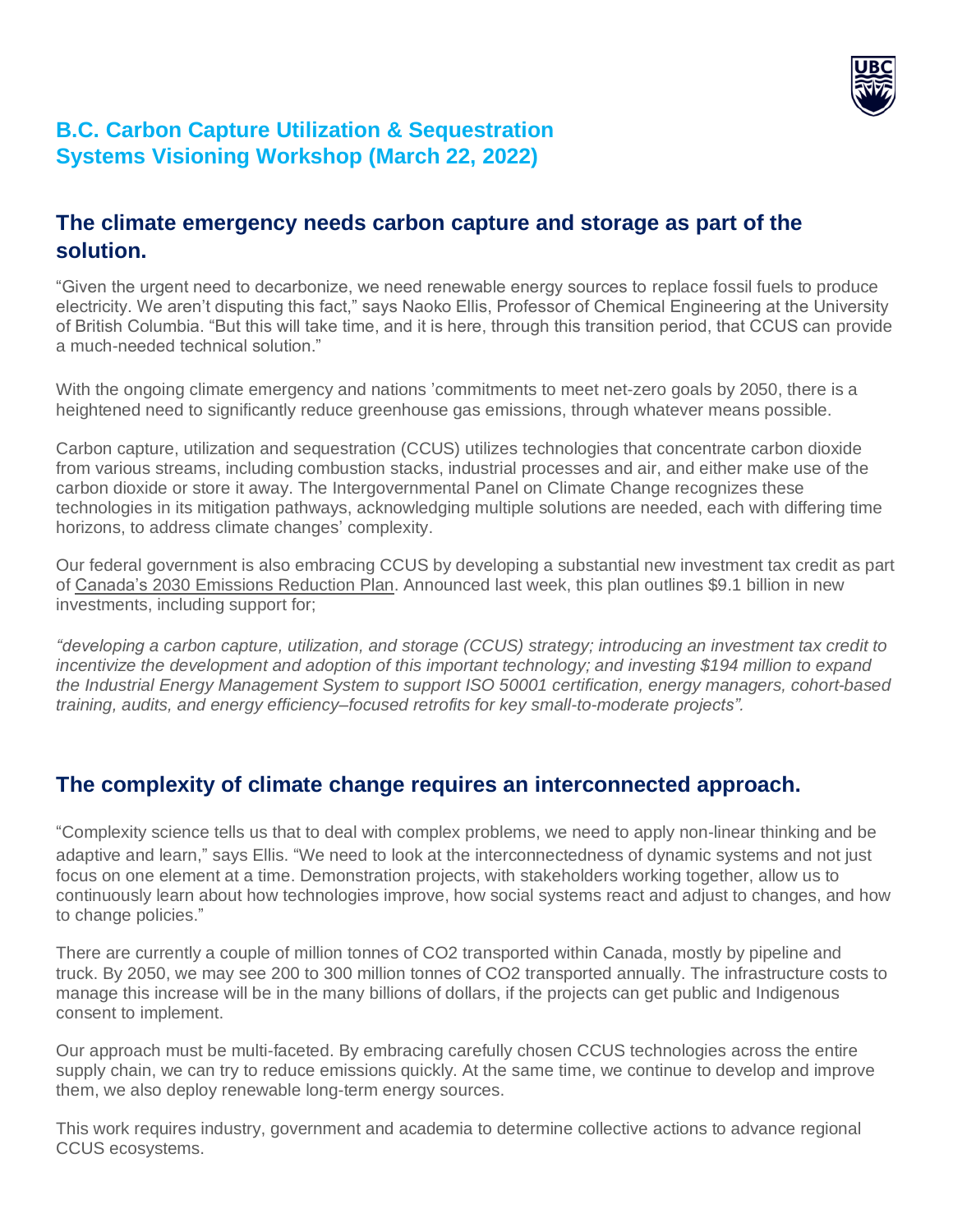

## **We need commitment and will….and imagination.**

At this point, we no longer have the luxury of finding the one best solution that addresses such a complex problem as the climate emergency.

Key takeaways shared on priority research and policy needs from the regional ecosystem discussions include;

- 1) **Small-Scale Projects:** BC's industrial emissions profile requires innovation on small-scale CCUS technologies and infrastructure, enabled by funding calls that target the development of small-scale demonstration systems.
- 2) **Transportation:** CO2 transportation planning remains a complex challenge. Modelling multi-model transportation networks under uncertain and changing conditions is critical to optimizing cost efficient scenarios and determining the need for major infrastructure investments.
- 3) **Storage:** Traditional (sedimentary basin) and non-traditional (basalt, ultramafic rock, shallow reservoir) CO2 sequestration opportunities need to be characterized to identify geographically-distributed carbon sinks co-located with industrial hubs across BC.
- 4) **Public Acceptance:** Early education and engagement of the public is vital to pave the way for wider CCUS deployment. There are process-specific risk factors that need to be further understood, mitigated, and communicated broadly.
- 5) **Economics:** BC has the potential to reach net-negative carbon emission scenarios but certainty in carbon pricing and offset markets is required to weigh investments in CCUS systems against alternative GHG-reduction pathways.

How might we coordinate our knowledge, discovery, and decision making to inform the national CCUS strategy, and prioritize innovation that will enable wide-scale CCUS deployment in BC?

### **Join us to advance CCUS Systems Modelling and Deployment in B.C.**

BC's CCUS stakeholder ecosystem will be sustained through concrete projects that rely on shared information and interactive relationships. Engagement in these collaborative initiatives will serve to support a coordinated effort between governments, academia, industrial sectors and community stakeholders towards CCUS deployment in the region.

Tangible indicators for the growth of the ecosystem can be measured through increased engagement in annual workshops, increased granularity and confidence in the modeling, and securing additional funding sources for solution seekers to deploy pilot or demonstration projects.

Please consider supporting one or more of the initiatives outlined here;

#### **1. Optimization of the national CCUS modelling framework (NCMF) for BC's context:**

**Project Lead:** Dr. Robin Hughes @ [CanmetENERGY](https://www.nrcan.gc.ca/energy/offices-labs/canmet/ottawa-research-centre/co2-capture-utilization-and-storage-ccus/23320) Research Centre, Natural Resources Canada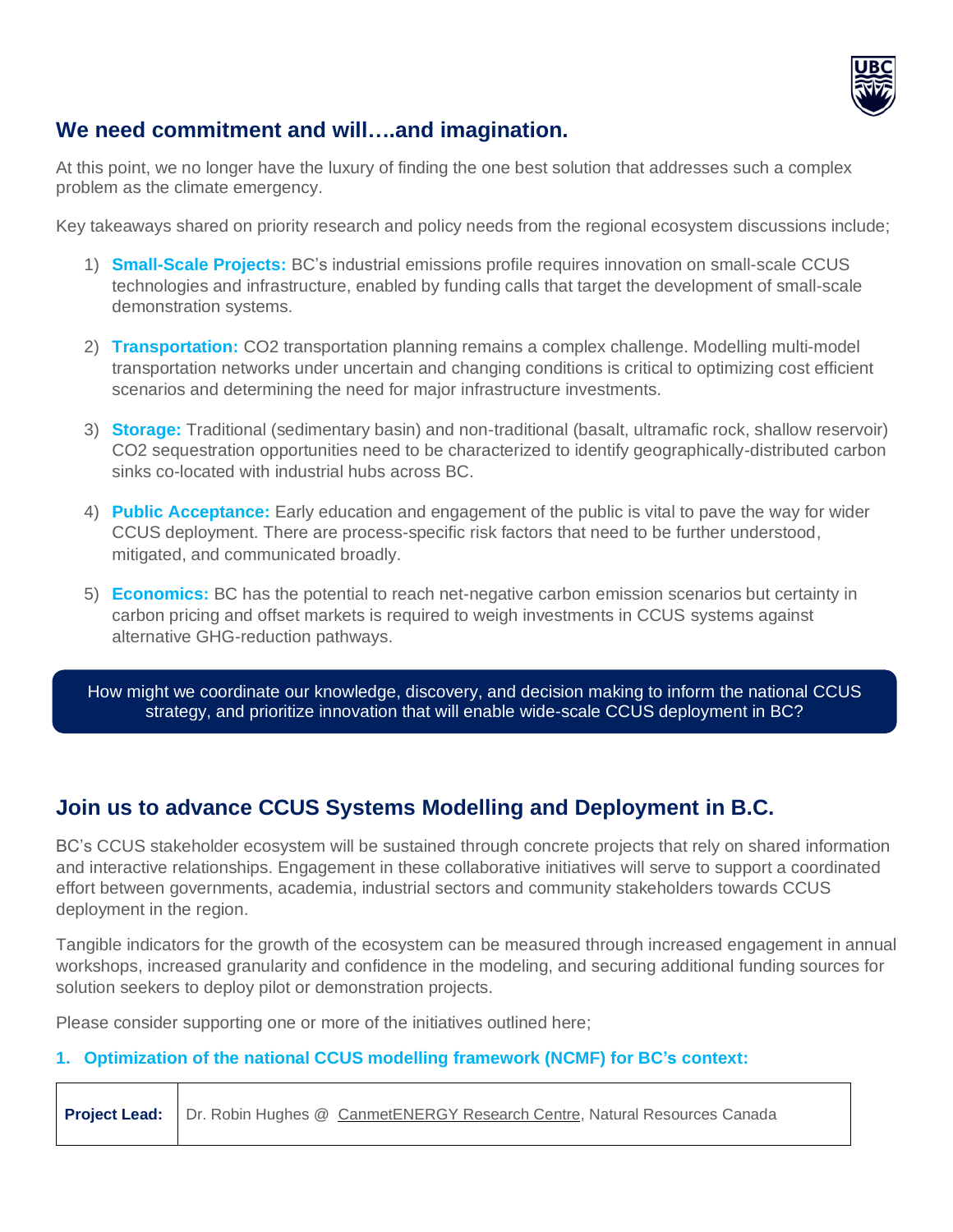

| <b>Objectives:</b>               | Develop a rigorous technical and economic basis for policy and program development<br>$\bullet$<br>within Provincial and Federal governments for CCUS<br>Provide industry with an open source, customizable, set of modelling tools for evaluating<br>CCUS technologies and projects |  |  |  |  |  |
|----------------------------------|--------------------------------------------------------------------------------------------------------------------------------------------------------------------------------------------------------------------------------------------------------------------------------------|--|--|--|--|--|
|                                  | Make the high-quality data required for CCUS modelling readily accessible<br>٠                                                                                                                                                                                                       |  |  |  |  |  |
|                                  | Facilitate the coordinated planning of large scale, integrated infrastructure for CCUS with<br>key stakeholders from industry, academia and government                                                                                                                               |  |  |  |  |  |
| <b>Call to</b><br><b>Action:</b> | Seeking participation from industry and transportation providers to share data sets to further<br>develop and validate the national CCUS modelling framework so that if reflects BC's unique<br>context.                                                                             |  |  |  |  |  |
| <b>Contact:</b>                  | robin.hughes@NRCan-RNCan.gc.ca                                                                                                                                                                                                                                                       |  |  |  |  |  |

#### **2. Development of a collaborative CCUS systems research and demonstration project to validate the NCMF and assess industrial CCUS hub viability:**

| <b>Project Lead:</b>             | Dr. Naoko Ellis @ Clean Energy Research Centre, University of British Columbia                                                                                                                                                                                                                                                                                                                                                                                             |  |  |  |  |  |  |
|----------------------------------|----------------------------------------------------------------------------------------------------------------------------------------------------------------------------------------------------------------------------------------------------------------------------------------------------------------------------------------------------------------------------------------------------------------------------------------------------------------------------|--|--|--|--|--|--|
|                                  | Develop partner-relevant scenarios and business models based on;<br>$\bullet$<br>Technoeconomic and life cycle assessments using transparent accounting in<br>$\circ$<br>carbon removal efficiencies<br>Spatial resource pattern studies to understand the interactive relationships among<br>$\circ$<br>regional industrial activities<br>CO2 transportation modeling and logistics optimization algorithms using high<br>$\circ$<br>quality geographic and economic data |  |  |  |  |  |  |
| <b>Objectives:</b>               | Generate performance data from CO2 capture systems to be analyzed and integrated to<br>advance the AI model for cost and performance predictions                                                                                                                                                                                                                                                                                                                           |  |  |  |  |  |  |
|                                  | Examine CCUS systems within current and future climate policy, including carbon pricing<br>۰<br>and key regulations, using a technologically explicit and behaviorally realistic energy-<br>economy model.                                                                                                                                                                                                                                                                 |  |  |  |  |  |  |
|                                  | Conduct environmental literacy campaigns focused on the benefits of CCUS to support<br>public acceptance.                                                                                                                                                                                                                                                                                                                                                                  |  |  |  |  |  |  |
| <b>Call to</b><br><b>Action:</b> | Seeking a regional set of multi-sectoral partners to collaborate on the design, modelling, and<br>optimization of an industrial CCUS hub in BC.                                                                                                                                                                                                                                                                                                                            |  |  |  |  |  |  |
| <b>Contact:</b>                  | naoko.ellis@ubc.ca - Professor & Research Theme Lead<br>kyra.laverdiere@ubc.ca - Research Partnerships                                                                                                                                                                                                                                                                                                                                                                     |  |  |  |  |  |  |

#### **3. Development of a geological carbon sequestration atlas for BC:**

 $\overline{\phantom{a}}$ 

 $\top$ 

 $\Gamma$ 

| <b>Project Lead:</b> | Richard Truman @ Geoscience BC                                                                                                                   |
|----------------------|--------------------------------------------------------------------------------------------------------------------------------------------------|
| <b>Objectives:</b>   | Phase 1: Assess carbon storage targets in Northeast B.C.'s Western Canadian<br>Sedimentary Basin - as a first step - project starting April 2022 |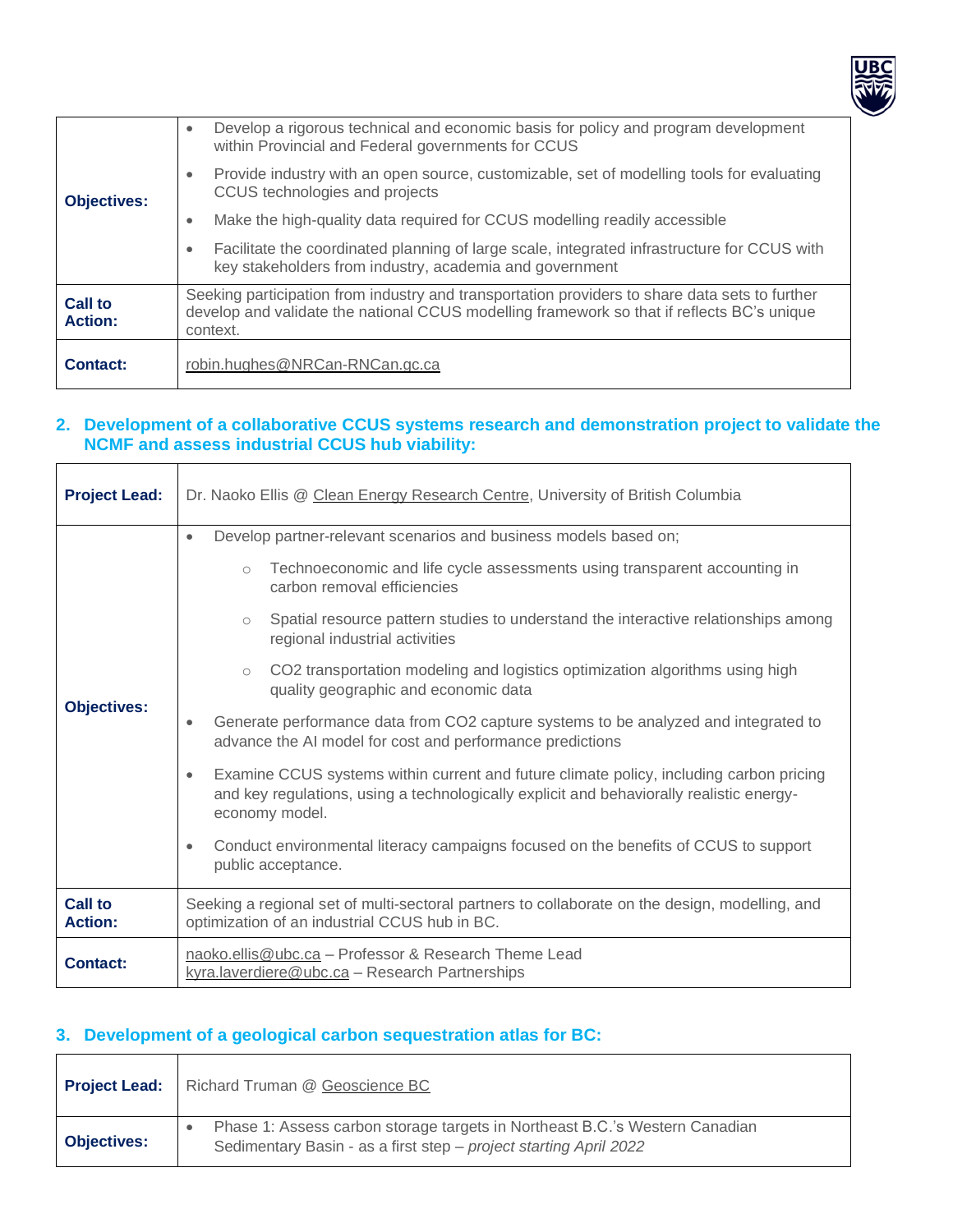

|                                  | Phase 2: Build research consortia to develop BC geological CCS atlas:<br>$\bullet$                                                                                                                                                                   |  |  |  |  |  |
|----------------------------------|------------------------------------------------------------------------------------------------------------------------------------------------------------------------------------------------------------------------------------------------------|--|--|--|--|--|
|                                  | Identify and assess carbon storage targets in other sedimentary basins in BC<br>$\circ$                                                                                                                                                              |  |  |  |  |  |
|                                  | Scope potential opportunities for further carbon mineralization research<br>$\circ$                                                                                                                                                                  |  |  |  |  |  |
| <b>Call to</b><br><b>Action:</b> | Seeking new industry, Indigenous government, community, Indigenous and research consortia<br>partners and Geoscience BC members. Development of; providing input, sharing resources,<br>and staying up to date on research initiatives and outcomes. |  |  |  |  |  |
| Contact:                         | truman@geosciencebc.com                                                                                                                                                                                                                              |  |  |  |  |  |

#### **4. Completing the feasibility study on sequestering CO2 beneath the Earth's ocean floor & building toward a demonstration plan**

| <b>Project Lead:</b>             | Curran Crawford @ Solid Carbon, University of Victoria                                                                                                                                                                                                                                                                                                                                                                    |  |  |  |  |  |  |
|----------------------------------|---------------------------------------------------------------------------------------------------------------------------------------------------------------------------------------------------------------------------------------------------------------------------------------------------------------------------------------------------------------------------------------------------------------------------|--|--|--|--|--|--|
| <b>Objectives:</b>               | Systems-engineering of floating offshore platforms that house Direct Air Capture<br>$\bullet$<br>technology, injection equipment and alternative systems powered by renewable energy<br>and are globally scalable                                                                                                                                                                                                         |  |  |  |  |  |  |
|                                  | Design and development of a carbon mineralisation demonstration plan<br>$\bullet$                                                                                                                                                                                                                                                                                                                                         |  |  |  |  |  |  |
|                                  | Research on the social, regulatory and investor acceptance of Solid Carbon<br>$\bullet$                                                                                                                                                                                                                                                                                                                                   |  |  |  |  |  |  |
| <b>Call to</b><br><b>Action:</b> | Seeking partners and funders to enable a field demonstration at the Cascadia basin off<br>Canada's west coast. This is the best studied ocean basalt site on the planet and has been<br>monitored in real-time by Ocean Networks Canada since 2009. This demonstration will prove<br>that the ocean basalt is a safe and permanent removal situation, as the injected CO2 will<br>mineralize into rock over a short time. |  |  |  |  |  |  |
| <b>Contact:</b>                  | curranc@uvic.ca                                                                                                                                                                                                                                                                                                                                                                                                           |  |  |  |  |  |  |

# **Staying connected with workshop participants.**

| <b>Sector</b>      | <b>Organization</b>                | <b>Name</b> |                  | <b>Title</b>                                      | <b>Email</b>                               |
|--------------------|------------------------------------|-------------|------------------|---------------------------------------------------|--------------------------------------------|
| <b>Government:</b> |                                    |             |                  |                                                   |                                            |
| Federal            | <b>Natural Resources</b><br>Canada | Etienne     | Ayotte-<br>Sauve | <b>Operations Research</b><br><b>Specialist</b>   | Etienne.ayotte-<br>sauve@NRCan-RNCan.gc.ca |
| Federal            | <b>Natural Resources</b><br>Canada | Saviz       | Mortazavi        | <b>Assistant Program Director</b>                 | saviz.mortazavi@NRCan-<br>RNCan.gc.ca      |
| Federal            | <b>Natural Resources</b><br>Canada | Robert      | Glenns           | Manager, Bioenergy<br><b>Systems</b>              | Robert.Glenns@NRCan-<br>RNCan.gc.ca        |
| Federal            | <b>Natural Resources</b><br>Canada | Fernando    | Preto            | Biomass & Renewables<br><b>Research Scientist</b> | fernando.preto@NRCan-<br>RNCan.gc.ca       |
| Federal            | Natural Resources<br>Canada        | Gaétan      | Lantagne         | Senior Strategic Advisor                          | gaetan.lantagne@NRCan-<br>RNCan.gc.ca      |
| Federal            | Natural Resources<br>Canada        | Philippe    | Navarri          | Manager, Eco-efficient<br>Process Development     | philippe.navarri@NRCan-<br>RNCan.gc.ca     |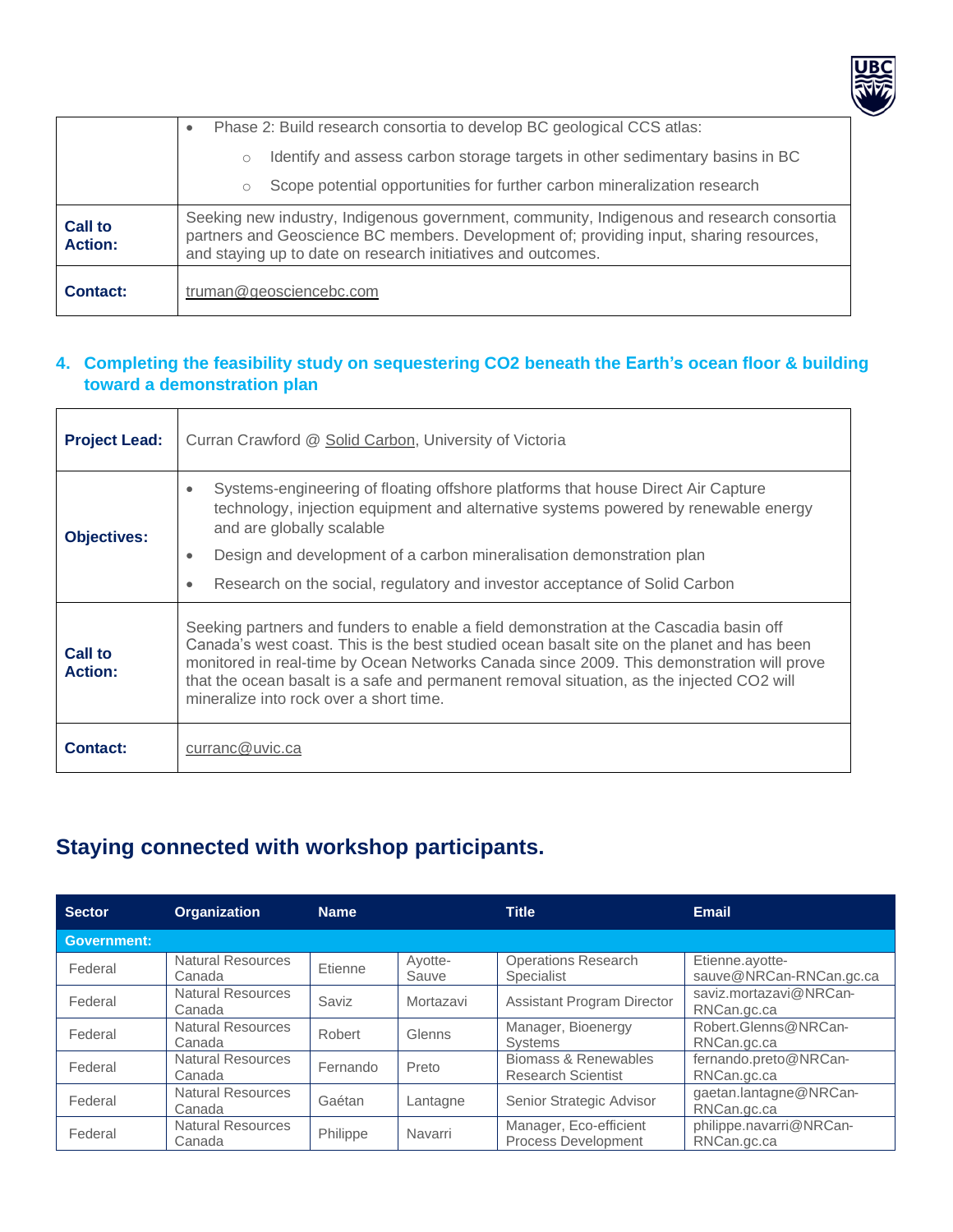

|                  |                                                           |              |               |                                                                             | $\tilde{}$                             |
|------------------|-----------------------------------------------------------|--------------|---------------|-----------------------------------------------------------------------------|----------------------------------------|
| Municipal        | City of Kamloops                                          | Allan        | Michener      | <b>Environmental Services</b><br>Supervisor                                 | amichener@kamloops.ca                  |
| Municipal        | City of Kamloops                                          | Glen         | Farrow        | <b>Streets &amp; Environmental</b><br>Services Manager                      | gfarrow@kamloops.ca                    |
| Municipal        | City of Quesnel                                           | Erin         | Robinson      | Forestry Initiatives<br>Manager                                             | erobinson@quesnel.ca                   |
| Municipal        | City of Vancouver                                         | Tamsin       | Mills         | Senior Sustainability<br>Specialist                                         | Tamsin.Mills@vancouver.ca              |
| Municipal        | Metro Vancouver                                           | Sheryl       | Cumming       | Project Engineer at Metro<br>Vancouver                                      | Sheryl.Cumming@metrovanco<br>uver.org  |
| Municipal        | Metro Vancouver                                           | Conor        | Reynolds      | Program Manager, Air<br>Quality & Climate Change<br>Policy                  | Conor.Reynolds@metrovanco<br>uver.org  |
| Municipal        | Metro Vancouver                                           | John         | Linder        | Air Quality Planner                                                         | John.Lindner@metrovancouve<br>r.org    |
| Municipal        | Metro Vancouver                                           | Sarah        | Wellman       | Project Manager                                                             | sarah.wellman@metrovancouv<br>er.org   |
| Municipal        | Metro Vancouver                                           | Sheryl       | Cumming       | Project Engineer                                                            | Sheryl.Cumming@metrovanco<br>uver.org  |
| Provincial       | <b>BC Oil &amp; Gas</b><br>Commission                     | Ron          | <b>Stefik</b> | Supervisor, Reservoir<br>Engineering                                        | Ron.Stefik@bcogc.ca                    |
| Provincial       | <b>BC Oil &amp; Gas</b><br>Commission                     | Jeff         | Johnson       | Supervisor, Petroleum<br>Geologist                                          | jeff.johnson@bcogc.ca                  |
| Provincial       | <b>Climate Action</b><br>Secritariat                      | Don          | D'Souza       | Director - Industrial<br><b>Reporting and Control</b>                       | Don.DSouza@gov.bc.ca                   |
| Provincial       | <b>Climate Action</b><br>Secritariat                      | Alvaro       | Diaz          | <b>Senior Policy Analyst</b>                                                | Alvaro.Diaz@gov.bc.ca                  |
| Provincial       | <b>Climate Action</b><br>Secritariat                      | Jordan       | Kummerfield   | Senior Policy Analyst                                                       | Jordan.Kummerfield@gov.bc.c<br>a       |
| Provincial       | <b>Climate Action</b><br>Secritariat                      | Shelby       | Hart          | <b>Technical Lead - CleanBC</b><br><b>Industry Fund</b>                     | Shelby.Hart@gov.bc.ca                  |
| Provincial       | Ministry of Energy,<br>Mines and Low<br>Carbon Innovation | Vida         | Ramin         | Director, Regulatory Policy<br>(Oil and Gas Division)                       | Vida.Ramin@gov.bc.ca                   |
| Provincial       | Ministry of Energy,<br>Mines and Low<br>Carbon Innovation | Alisa        | Holtz         | Project Manager                                                             | alisa.holz@gov.bc.ca                   |
| Provincial       | Ministry of<br>Environment &<br>Climate Change            | Gavin        | King          | Air Quality Meteorologist<br>(Kamloops)                                     | gavin.king@gov.bc.ca                   |
| <b>Industry</b>  |                                                           |              |               |                                                                             |                                        |
| All              | <b>BC Council of</b><br><b>Business</b>                   | Denise       | Mullen        | Director, Environment,<br>Sustainability and<br><b>Indigenous Relations</b> | denise.mullen@bcbc.com                 |
| <b>Buildings</b> | Ledcor                                                    | Morgan       | McDonald      | Director, Operations @<br>Ledcor Renew                                      | Morgan.McDonald@ledcor.co<br>m         |
| <b>Buildings</b> | Ledcor                                                    | Rod          | Wales         | VP, Industrial Strategic<br>Development                                     | Rod.Wales@ledcor.com                   |
| Cement           | <b>Cement Association</b><br>of Canada                    | <b>Steve</b> | Morrissey     | <b>Executive Vice President</b>                                             | smorrissey@cement.ca                   |
| Cement           | <b>Cement Association</b><br>of Canada                    | Adam         | Auer          | Vice President,<br>Environment and<br>Sustainability                        | aauer@cement.ca                        |
| Cement           | <b>Cement Association</b><br>of Canada                    | Ken          | Carrusca      | Vice President,<br>Environment and<br>Marketing                             | kcarrusca@cement.ca                    |
| Cement           | <b>Heidelberg Cement</b><br>Group                         | Joerg        | Nixdorf       | CEO                                                                         | Joerg.Nixdorf@lehighhanson.c<br>om     |
| Cement           | Lafarge                                                   | Stephanie    | Voysey        | Senior Sustainability<br>Manager                                            | stephanie.voysey@lafargeholc<br>im.com |
|                  |                                                           |              |               |                                                                             |                                        |
| Cement           | Lafarge                                                   | Wayne        | Mayall        | <b>Grinding Plant Manager</b>                                               | wayne.mayall@lafargeholcim.<br>com     |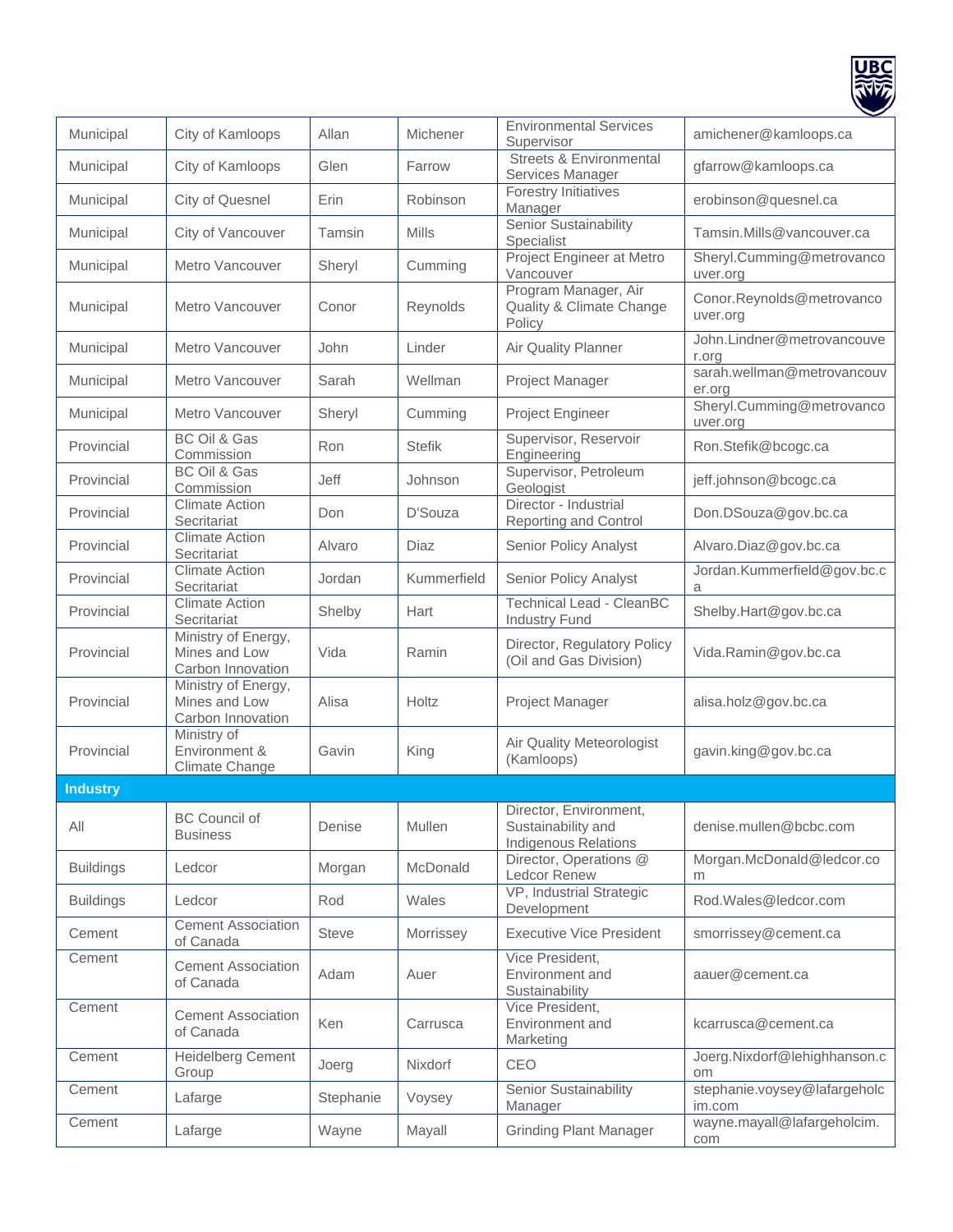

| Cement     | Lehigh Hanson                                 | <b>Brent</b>   | Korobanik          | <b>Environmental Manager</b>                            | Brent.Korobanik@lehighhanso<br>n.com      |
|------------|-----------------------------------------------|----------------|--------------------|---------------------------------------------------------|-------------------------------------------|
| Cement     | Lehigh Hanson                                 | Kent           | Stuehmer           | VP - Cement Operations                                  | Kent.Stuehmer@lehighhanson<br>.com        |
| Cement     | Lehigh Hanson                                 | Jasper         | van de<br>Wetering | Alternative Fuels and<br>Resources Manager              | Jasper.vandeWetering@lehigh<br>hanson.com |
| Cement     | Lehigh Hanson                                 | Ignacio        | Cariaga            | Senior Cement Technical<br>Service Manager              | Ignacio.Cariaga@lehighhanso<br>n.com      |
| Consulting | E3 Merge<br>Consulting                        | Rob            | Seeley             | <b>Energy and Sustainable</b><br>Development Consultant |                                           |
| Consulting | Torchlight<br>Bioresources                    | Jamie          | Stephen            | <b>Managing Director</b>                                | info@tlbio.com                            |
| Consulting | <b>First Nations</b><br>Climate Initiative    | Chanda         | Hunnie             | Associate                                               | chandahunnie@gmail.com                    |
| Consulting | <b>First Nations</b><br>Climate Initiative    | Alex           | Grzybowski         | <b>Managing Partner</b>                                 | alex@pacificresolutions.com               |
| Mining     | Association for<br>Mineral Explorers of<br>ВC | Kendra         | Johnston           | CEO                                                     | kjohnston@amebc.ca                        |
| Mining     | <b>KGHM</b> International                     | Michal         | Wypych             | Ajax Pllant Superintendent                              | Mike.Wypych@ca.kghm.com                   |
| Mining     | Mining Association<br>of BC                   | Michael        | Goehring           | CEO                                                     | mgoehring@mining.bc.ca                    |
| Mining     | <b>Mining Association</b><br>of BC            | Tim            | McEwan             | SVP, Corporate Affairs                                  | tmcewan@mining.bc.ca                      |
| Mining     | New Gold                                      | Scott          | Davidson           | Manager - Environment,<br><b>Lands and Permitting</b>   | scott.davidson@newgold.com                |
| Mining     | <b>New Gold</b>                               | <b>Patrick</b> | O'Brien            | <b>Environmental Scientist</b>                          | patrick.obrien@newgold.com                |
| Mining     | New Gold                                      | Daniel         | Crossingha<br>m    | Industrial Hygienist                                    | Daniel.Crossingham@newgold<br>.com        |
| Mining     | Northcoal                                     | Patty          | Vadnais            | <b>Vice President External</b><br><b>Affairs</b>        | pvadnais@northcoal.ca                     |
| Mining     | Northcoal                                     | <b>Brian</b>   | Hill               | Executive director                                      | bhill@northcoal.ca                        |
| Mining     | Northcoal                                     | Abby           | Cousins            | Site and Operations<br>Manager                          | acousins@northcoal.ca                     |
| Mining     | Rio Tinto                                     | Fred           | Picard             | Director, Climate Change                                | Frederic.picard@riotinto.com              |
| Mining     | <b>Teck Resources</b>                         | Gerald         | Frey               | Program Manager,<br>Decarbonization                     | Gerald.Frey@teck.com                      |
| Mining     | <b>Teck Resources</b>                         | <b>Brad</b>    | Komishke           | Principal Process R&D                                   | Bradley.Komishke@teck.com                 |
| Mining     | <b>Teck Resources</b>                         | Chris          | Adachi             | Director, Climate Change                                | Chris.Adachi@teck.com                     |
| Mining     | <b>Teck Resources</b>                         | Tim            | Moore              | Metallurgical Intelligence<br>Manager                   | Tim.Moore@teck.com                        |
| Oil & Gas  | AltaGas                                       | Jamie          | Fisher             | Director, Energy Exports                                | jamie.fisher@altagas.ca                   |
| Oil & Gas  | AltaGas                                       | Jennifer       | Osmar              | Director, External Affairs                              | Jennifer.Osmar@altagas.ca                 |
| Oil & Gas  | <b>ARC Resources</b>                          | Justin         | Gregoire           | <b>Emissions Reduction</b><br>Engineer                  | jgregoire@arcresources.com                |
| Oil & Gas  | <b>ARC Resources</b>                          | Kudjo          | Fiakpui            | Analyst, Energy Transition<br>& Policy                  | kfiakpui@arcresources.com                 |
| Oil & Gas  | CAPP                                          | Geoff          | Morrison           | Manager, British Columbia                               | geoff.morrison@capp.ca                    |
| Oil & Gas  | CAPP                                          | Patrick        | McDonald           | Director Climate and<br>Innovation                      | Patrick.mcdonald@capp.ca                  |
| Oil & Gas  | ConocoPhilips                                 | Charlotte      | Plombin            | Director, New Carbon<br>Ventures                        | Charlotte.Plombin@conocophil<br>lips.com  |
| Oil & Gas  | ConocoPhilips                                 | Rickie-Lee     | Doyle              | Government & External<br>Relations                      | RickieLee.Doyle@conocophilli<br>ps.com    |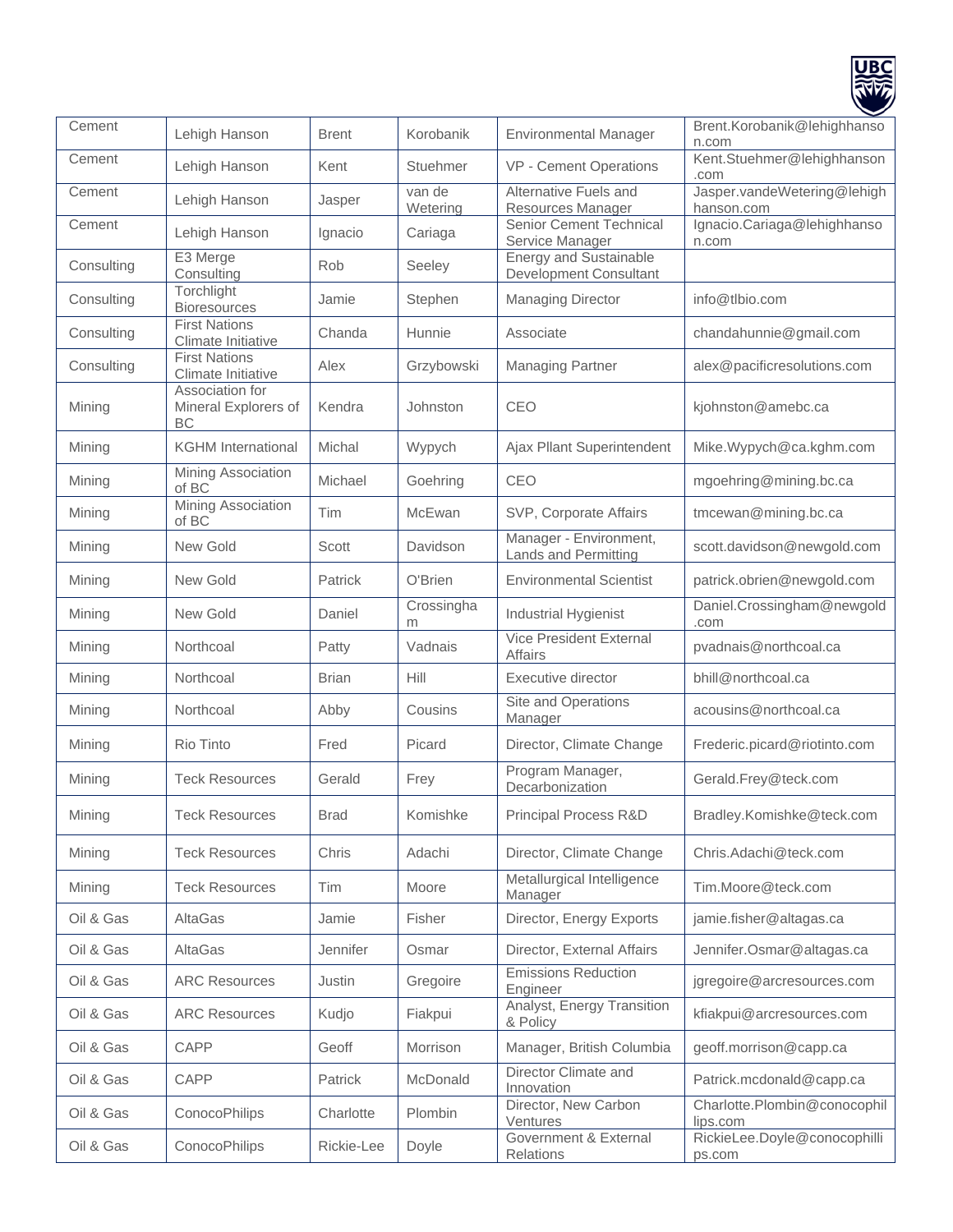

| Oil & Gas    | ConocoPhilips                                    | Jeremy       | Maslen          | Supervisor, Strategy &<br>Planning                                    | jeremy.maslen@conocophillip<br>s.com      |
|--------------|--------------------------------------------------|--------------|-----------------|-----------------------------------------------------------------------|-------------------------------------------|
| Oil & Gas    | Enbridge                                         | <b>Brent</b> | Korobanik       | <b>Business Development</b><br>Manager                                | Santiago.ArribasPicon@enbrid<br>ge.com    |
| Oil & Gas    | <b>EPAC</b>                                      | Chris        | Montgomery      | Senior Director, Regulatory<br>& Policy                               | c.montgomery@explorersandp<br>roducers.ca |
| Oil & Gas    | Fortis BC                                        | Mikhail      | Antyukhov       | Junior Engineer                                                       | Mikhail.Antyukhov@fortisbc.co<br>m        |
| Oil & Gas    | <b>LNG Canada</b>                                | Vince        | Elenko          | Senior GHG Advisor                                                    | Vince.elenko@Ingcanada.ca                 |
| Oil & Gas    | <b>LNG NL</b>                                    | Majid A.     | Abdi            | VP Engineering and<br>Technology                                      | mabdi@nflng.com                           |
| Oil & Gas    | Long Range Energy                                | Kevin        | Aylward         | <b>Chief Operating Officer</b>                                        | kevin.aylward@longrangeener<br>gy.com     |
| Oil & Gas    | NorthRiver<br>Midstream                          | Tim          | Shaw            | Senior Advisor,<br>Government Relations &<br><b>Energy Transition</b> | Tim.Shaw@nrm.ca                           |
| Oil & Gas    | NorthRiver<br>Midstream                          | Gurinder     | Parmar          | Senior Specialist, Energy<br>Transition - Commercial at<br><b>NRM</b> | gurinder.parmar@nrm.ca                    |
| Oil & Gas    | NorthRiver<br>Midstream                          | Conrad       | Yarmoloy        | Specialist, New Ventures &<br><b>Energy Transition</b>                | conrad.yarmoloy@nrm.ca                    |
| Oil & Gas    | Ovintiv                                          | Kellen       | Foreman         | Director, Regulatory and<br><b>Government Relations</b>               | Kellen.foreman@ovintiv.com                |
| Oil & Gas    | Pacific Canbriam<br>Energy                       | Donna        | Phillips        | <b>EVP Corporate</b><br>Development                                   | donna.phillips@pacific-<br>canbriam.ca    |
| Oil & Gas    | Parkland                                         | Pradeep      | Appasani        | <b>Strategy Development &amp;</b><br><b>Facilities Planning</b>       | Pradeep.Appasani@parkland.<br>ca          |
| Oil & Gas    | Petronas Canada                                  | Sara         | Reinhart        | Project Engineer                                                      | sreinhart@petronascanada.co<br>m          |
| Oil & Gas    | Rockies LNG (Ksi<br>Lisims LNG project)          | Charlotte    | Raggett         | President                                                             | craggett@rockiesIng.com                   |
| Oil & Gas    | Shell                                            | Tracy        | Smith           | Corporate Relations Lead,<br>Governments & Policy                     | Tracy.Smith@shell.com                     |
| Oil & Gas    | Tourmaline Oil                                   | Scott        | Volk            | <b>Innovation Lead</b>                                                | Scott.Volk@tourmalineoil.com              |
| Oil & Gas    | Tourmaline Oil                                   | Nigel        | Campbell        | Senior Advisor, Carbon<br>and Sustainability<br>Solutions             | Nigel.Campbell@tourmalineoil.<br>com      |
| Pulp & Paper | <b>BC BioAlliance</b>                            | <b>Bob</b>   | Lindstrom       | <b>Coalition Manager</b>                                              | bob.lindstrom@shaw.ca                     |
| Pulp & Paper | <b>BC Council of</b><br><b>Forest Industries</b> | Sabrina      | Spencer         | Vice President,<br>Environment and<br>Regulatory                      | spencer@cofi.org                          |
| Pulp & Paper | Canfor Corp                                      | Lindsay      | Sahaydak        | Director, Sustainability &<br>Environment                             | Lindsay.sahaydak@canfor.co<br>m           |
| Pulp & Paper | Canfor Corp                                      | Sotirios     | Korogonas       | General Manager,<br>Strategy, Energy                                  | Sotirios.korogonas@canforpul<br>p.com     |
| Pulp & Paper | Canfor Corp                                      | Liz          | <b>Brennan</b>  | Manager, Climate Change<br>& Carbon                                   | Liz.Brennan@canfor.com                    |
| Pulp & Paper | <b>COFI</b>                                      | Danielle     | <b>Melchior</b> | Consultant                                                            | melchior@cofi.org                         |
| Pulp & Paper | Domtar                                           | Kristin      | Dangelmaier     | Manager, Environment,<br>Quality & Technical at<br>Domtar             | kristin.dangelmaier@domtar.c<br>om        |
| Pulp & Paper | Paper Excellence                                 | Davis        | Chiu            | Director of Innovation                                                | Davis.Chiu@paperexcellence.<br>com        |
| Pulp & Paper | Paper Excellence                                 | Chris        | Lague           | Project and Energy<br>Engineer                                        | CLague@skkpulp.com                        |
| Pulp & Paper | Paper Excellence                                 | Carlo        | Dal Monte       | VP Energy and Strategic<br>Development                                | Carlo.DalMonte@catalystpape<br>r.com      |
| Pulp & Paper | Tolko Industries                                 | Marlon       | Anderson        | Purchaser                                                             | Marlon.Anderson@tolko.com                 |
| Pulp & Paper | West Fraser                                      | Vince        | Martell         | Manager, Energy and<br><b>Bioproducts</b>                             | Vince.Martell@westfraser.com              |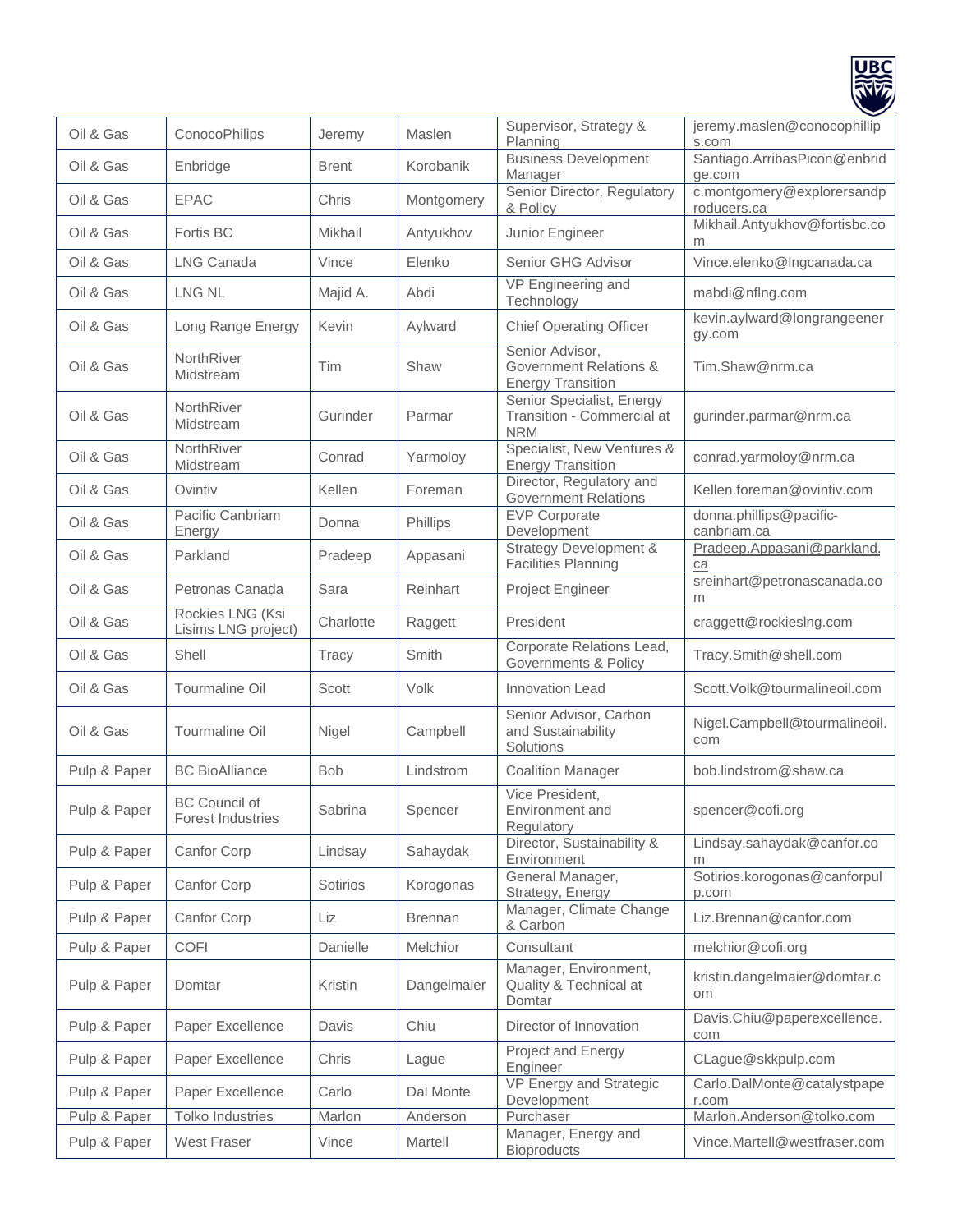

| Pulp & Paper  | <b>West Fraser</b>                              | Perry          | Ghuman          | Section Lead, Energy and<br>Carbon                                   | Harpuneet.Ghuman@westfras<br>er.com      |
|---------------|-------------------------------------------------|----------------|-----------------|----------------------------------------------------------------------|------------------------------------------|
| Sequestration | Carbon Alpha                                    | Graham         | Hack            | Director, Reservoir & Data<br>Sciences                               | ghack@carbonalpha.com                    |
| Sequestration | Carbon Alpha                                    | Jenna          | Marttila        | Director, Planning &<br>Strategy                                     | jmarttila@carbonalpha.com                |
| Sequestration | Carbon Alpha                                    | Eric           | <b>Street</b>   | Director, Geosciences                                                | estreet@carbonalpha.com                  |
| Sequestration | Carbon Alpha                                    | <b>Bob</b>     | <b>Bryden</b>   | Director, Development &<br>Operations                                | bbryden@carbonalpha.com                  |
| Sequestration | Carbon Alpha                                    | Simon          | Bregazzi        | CEO                                                                  | sbregazzi@carbonalpha.com                |
| Sequestration | Carbon Alpha                                    | Patrick        | Elliot          | COO, Co-founder                                                      | pelliott@carbonalpha.com                 |
| Sequestration | CarbonAlpha                                     | Kyra           | McRitchie       | Research Analyst                                                     | kmcritchie@carbonalpha.com               |
| Sequestration | <b>FPX Nickel</b>                               | David          | Molinski        | <b>Government Relations /</b><br><b>Policy Consultant</b>            | david.molinski@onpointconsult<br>ants.ca |
| Sequestration | <b>FPX Nickel</b>                               | Martin         | Turenne         | CEO                                                                  | mturenne@fpxnickel.com                   |
| Sequestration | <b>FPX Nickel</b>                               | Peter          | <b>Bradshaw</b> | <b>Board Member</b>                                                  | pbradshawresearch@gmail.co<br>m          |
| Sequestration | Ideon Al                                        | Gary           | Agnew           | CEO                                                                  | gary@ideon.ai                            |
| Sequestration | TechnipFMC                                      | <b>Brandon</b> | Finley          | New Energies Director -<br>Commercial                                | brandon.finley@technipfmc.co<br>m        |
| Utilization   | Fortis BC                                       | Joey           | <b>Broda</b>    | Engineer - Renewable<br>Gas                                          | Joseph.Broda@fortisbc.com                |
| Utilization   | Fortis BC                                       | Tyler          | <b>Bryant</b>   | <b>Public Policy Manager</b>                                         | Tyler.Bryant@fortisbc.com                |
| Utilization   | Fortis BC                                       | Catherin       | <b>Becerra</b>  | Manager, Climate Action<br>Policy                                    | catherin.becerra@fortisbc.com            |
|               |                                                 |                |                 |                                                                      |                                          |
| NPO:          |                                                 |                |                 |                                                                      |                                          |
| Funding       | B.C. Centre for<br>Innovation & Clean<br>Energy | Yemi           | Adefulu         | Deputy Executive Director                                            | yemi.adefulu@cice.ca                     |
| Funding       | B.C. Centre for<br>Innovation & Clean<br>Energy | Ged            | McLean          | <b>Executive Director</b>                                            | ged.mclean@cice.ca                       |
| Funding       | <b>Invest Vancouver</b>                         | Megan          | Gerryts         | Senior Policy Advisor                                                | mgerryts@investvancouver.ca              |
| Funding       | NRC-IRAP                                        | Olga           | Kargina         | <b>Regional Director</b>                                             | olga.kargina@nrc-cnrc.gc.ca              |
| Funding       | Pacific Institute for<br><b>Climate Science</b> | Devin          | Todd            | Researcher-in-Residence<br><b>Negative Emissions</b><br>Technologies | picsnet@uvic.ca                          |
| Sequestration | Geoscience BC                                   | Gavin          | Dirom           | CEO                                                                  | dirom@geosciencebc.com                   |
| Sequestration | Geoscience BC                                   | Christa        | Pellett         | <b>VP Minerals</b>                                                   | pellett@geosciencebc.com                 |
| Sequestration | Geoscience BC                                   | Randy Hughes   |                 | Manager, Energy and<br>Water                                         | hughes@geosciencebc.com                  |
| Sequestration | Geoscience BC                                   | <b>Brady</b>   | Cliff           | Manager, Minerals                                                    | clift@geosciencebc.com                   |
| Sequestration | Geoscience BC                                   | Richard        | Truman          | VP, External Relations                                               | truman@geosciencebc.com                  |
| Sequestration | Ocean Networks<br>Canada                        | Jessica        | Stigant         | Assoc. Director<br>Government Relations and<br>Partnerships          | jstigant@uvic.ca                         |
| Sequestration | Ocean Networks<br>Canada                        | Kunal          | Khandelwal      | Solid Carbon Research<br>$Co$ - $Op$                                 | kunalkhandelwal@oceannetw<br>orks.ca     |